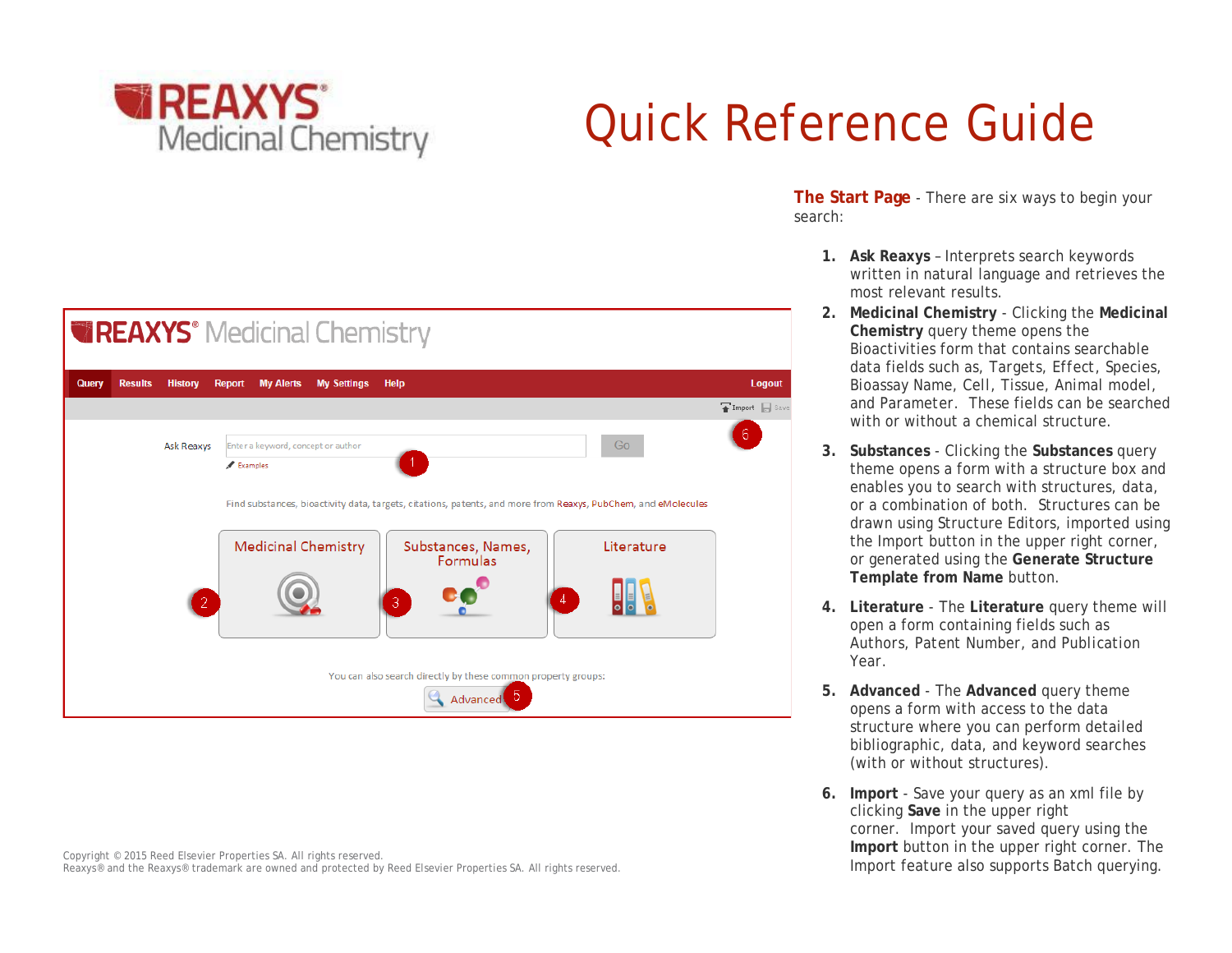| Ask Reaxys                                                                                         | Go<br>limidazoline receptor<br>Examples |                 |                             |
|----------------------------------------------------------------------------------------------------|-----------------------------------------|-----------------|-----------------------------|
| <b>CO</b> <sup>O</sup><br><b>SBP</b><br>$\circledcirc$<br>Literature<br>MedChemistry<br>Substances | Advanced                                |                 |                             |
| <b>Bioactivities</b>                                                                               |                                         |                 |                             |
| <b>Target Name</b>                                                                                 | ۷.<br>is.                               | Lookup $\times$ |                             |
| 2.<br>Substance Route of Adm.                                                                      | $\pmb{\mathrm{v}}$<br>is.               | Lookup $\times$ |                             |
| <b>Substance Action on Target</b>                                                                  | is.<br>۷.                               | Lookup $\times$ |                             |
| <b>Substance Effect</b>                                                                            | ۷.<br><b>is</b>                         | Lookup $\times$ |                             |
| <b>Bioassay Category</b>                                                                           | $\pmb{\mathrm{v}}$<br>is.               | Lookup $\times$ |                             |
| <b>Biological Species</b>                                                                          | <b>is</b>                               | Lookup $\times$ |                             |
| Organs/Tissues                                                                                     | ۷.<br>is.                               | Lookup $\times$ |                             |
| Cells/Cell Lines                                                                                   | is.<br>۷.                               | Lookup $\times$ |                             |
| Measurement pX                                                                                     | ۷.<br>$\equiv$                          | Lookup $\times$ |                             |
| Show AND Buttons                                                                                   |                                         |                 |                             |
| 3<br>Add to Query:<br>Structure                                                                    | Add/Remove Fields<br>Molecular Formula  |                 | <b>Search Bioactivities</b> |
| Clear Query<br>-4                                                                                  |                                         |                 |                             |



**Medicinal Chemistry Search** 

**1. Ask Reaxys** – Enter a name, property, bioactivity, target, etc. **Ask Reaxys** will interpret the query and determine the context. The example shown on this page retrieves substances with *imidazoline receptor* activity data.

**More examples:** 

- *Protease inhibitors and drug resistance* – retrieves citations with the terms in titles, abstracts, or keywords.
- *Lupeol*  The substance name will be translated into a structure and searched to retrieve a list of substances.

Several more examples are given when you click the Examples link under the **Ask Reaxys** box.

- **2. Bioactivities form** Type in the query or click the Lookup link to access the index. Click the + to browse categories or type in a search term to view the taxonomies. Then click the **Transfer** button.
- **3. Add to Query** bar Click the Structure link to add a structure search box. Click the Molecular Formula link to open the MF query builder. Click the Add/Remove fields link to customize the form with more, fewer, or different fields.
- **4. Clear Query** link Clears structure, text, property, and **Ask Reaxys** queries.

Copyright © 2015 Reed Elsevier Properties SA. All rights reserved.

Reaxys® and the Reaxys® trademark are owned and protected by Reed Elsevier Properties SA. All rights reserved.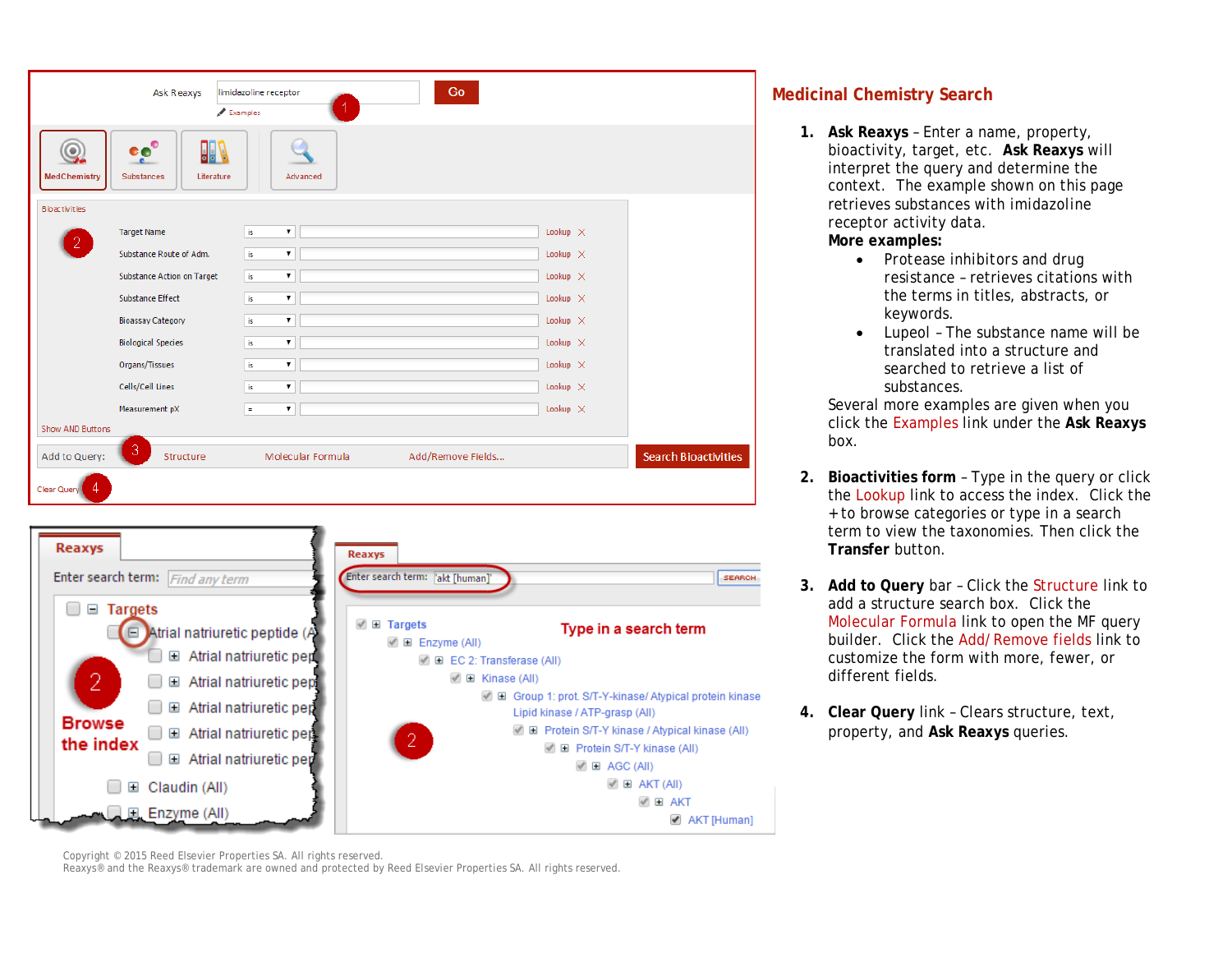| $\bullet$<br>馴<br>◎<br>eo<br>o.<br>MedChemistry<br><b>Substances</b><br>Literature                    | Advanced                                                                                                      |                                                                                                                                                                                         |                 |                          |  |
|-------------------------------------------------------------------------------------------------------|---------------------------------------------------------------------------------------------------------------|-----------------------------------------------------------------------------------------------------------------------------------------------------------------------------------------|-----------------|--------------------------|--|
| Structure                                                                                             |                                                                                                               |                                                                                                                                                                                         | $\times$        |                          |  |
| selected query editor:<br>MarvinSketch<br>by ChemAxon<br><b>STRUCTURE EDITOR<sup>1</sup></b><br>PASTE | $\circledcirc$ As drawn<br>Substructure<br>$\bigcirc$ on heteroatoms<br>to on all atoms<br>$\circ$ Similarity | Include tautomers<br>Ignore stereo<br>No salts<br>$\Box$ No mixtures<br>$\Box$ No isotopes<br>No charges<br>No radicals<br>No ring closures<br>Align results with query<br>More options |                 |                          |  |
| Create Structure Template from Name<br>3                                                              |                                                                                                               |                                                                                                                                                                                         |                 |                          |  |
| Identification<br>Reaxys Registry Number                                                              | Ξ                                                                                                             |                                                                                                                                                                                         | Lookup $\times$ |                          |  |
| <b>CAS Registry Number</b>                                                                            | ۷.<br>is.                                                                                                     |                                                                                                                                                                                         | Lookup $\times$ |                          |  |
| <b>Chemical Name</b>                                                                                  | ۷.<br>is.                                                                                                     |                                                                                                                                                                                         | Lookup $\times$ |                          |  |
| <b>Element Symbols</b>                                                                                | ۷.<br>is.                                                                                                     |                                                                                                                                                                                         | Lookup $\times$ |                          |  |
| <b>Highest Clinical Phase</b>                                                                         | is                                                                                                            |                                                                                                                                                                                         | Lookup $\times$ |                          |  |
| Show AND Buttons                                                                                      |                                                                                                               |                                                                                                                                                                                         |                 |                          |  |
| 5<br>Add to Query:<br>Structure                                                                       | Molecular Formula                                                                                             | Add/Remove Fields                                                                                                                                                                       |                 | <b>Search Substances</b> |  |

#### **Substance Search**

- 1. **Structure box** Click to open a structure editor.
- 2. **Structure Editor button** Click to view and select SE options (**MarvinSketch**, **GGA Ketcher**, or **Elemental**). Click the **Help** link for information about using **ChemDraw**, **AccelrysDraw**, **ISISDraw**, or **ICEdit**.
- 3. **Create Structure Template from Name** Click the Create Structure Template from Name link to enter a name, CAS number, InChI-key, or Smiles string to generate a structure.
- 4. **Identification form** Enter your query in the fields provided or use the Lookup link to open the index for the field so that you can select terms for your query.
- 5. **Add to Query** bar Click the Structure link to add a structure search box. Click the Molecular Formula link to open the MF query builder. Click the Add/Remove fields link to customize the form with more, fewer, or different fields.

Copyright © 2015 Reed Elsevier Properties SA. All rights reserved. Reaxys® and the Reaxys® trademark are owned and protected by Reed Elsevier Properties SA. All rights reserved.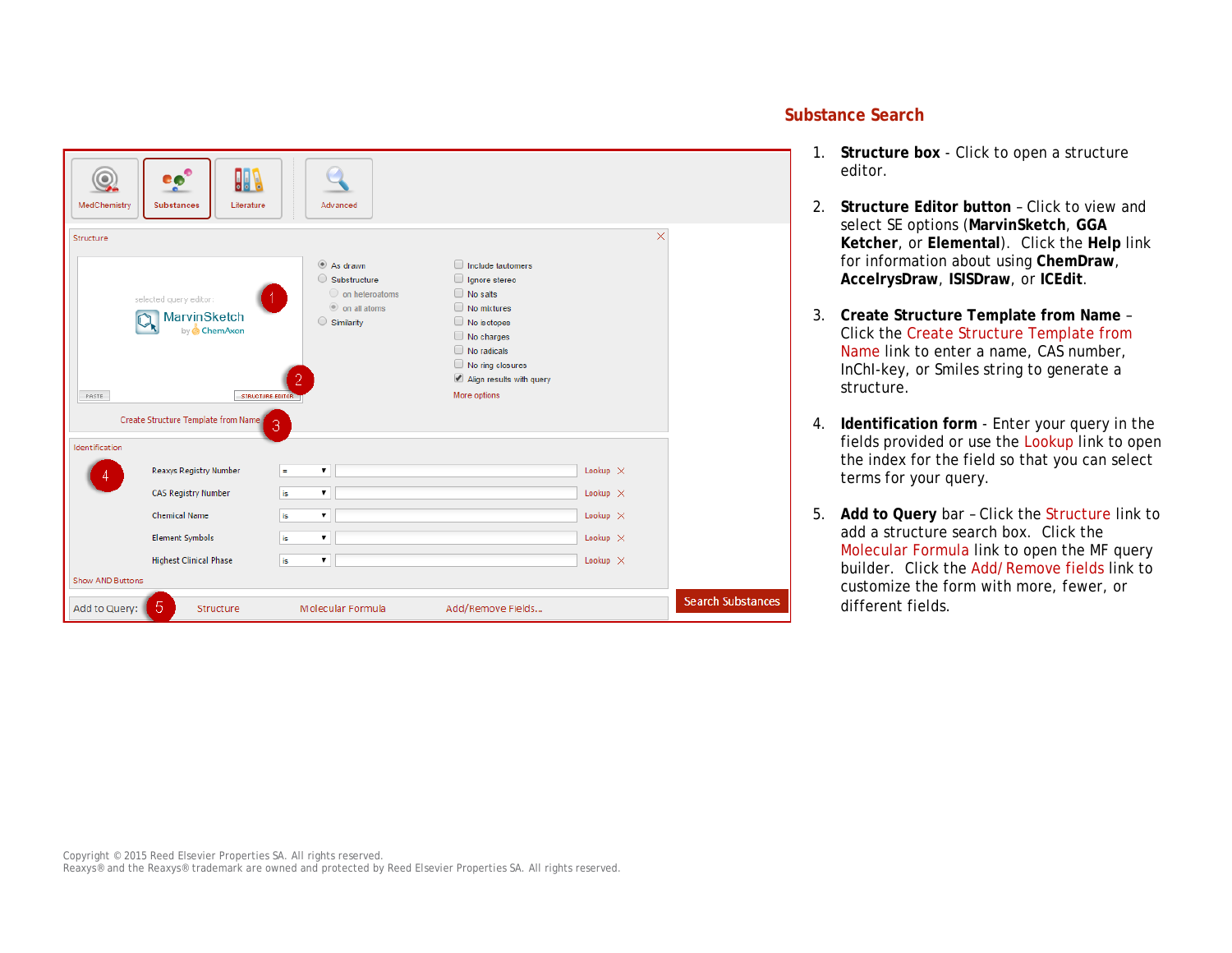| eeo<br>Q.<br><b>JIF</b><br>MedChemistry<br>Substances<br>Literature | Advanced                               |                          |
|---------------------------------------------------------------------|----------------------------------------|--------------------------|
| <b>Bibliographic Data</b>                                           |                                        |                          |
| Document Type                                                       | is<br>$\pmb{\mathrm{v}}$               | Lookup $\times$          |
| Authors                                                             | is<br>$\pmb{\mathrm{v}}$               | Lookup $\times$          |
| <b>Common Patent Number</b>                                         | is                                     | Lookup $\times$          |
| <b>Patent Country Code</b>                                          | $\pmb{\mathrm{v}}$<br>is               | Lookup $\times$          |
| Journal Title                                                       | $\pmb{\mathrm{v}}$<br>is               | Lookup $\times$          |
| <b>Publication Year</b>                                             | $\pmb{\mathrm{v}}$<br>$\equiv$         | Lookup $\times$          |
| <b>DOI</b>                                                          | is<br>$\pmb{\mathrm{v}}$               | Lookup $\times$          |
| Title                                                               | is.                                    | Lookup $\times$          |
| Abstract                                                            | $\pmb{\mathrm{v}}$<br>is               | Lookup $\times$          |
| Keywords                                                            | is                                     | Lookup $\times$          |
| <b>Citation Basic Index</b>                                         | $\pmb{\mathrm{v}}$<br>is               | Lookup $\times$          |
| Show AND Buttons                                                    |                                        |                          |
| $\overline{2}$<br>Add to Query:<br>Structure                        | Add/Remove Fields<br>Molecular Formula | <b>Search Literature</b> |

### **Literature Search**

- **1. Bibliographic Data form** Enter your query in the fields provided or use the Lookup link to open the index for the field so that you can select terms for your query.
- **2. Add to Query** bar Click the Structure link to add a structure search box. Click the Molecular Formula link to open the MF query builder. Click the Add/Remove fields link to customize the form with more, fewer, or different fields.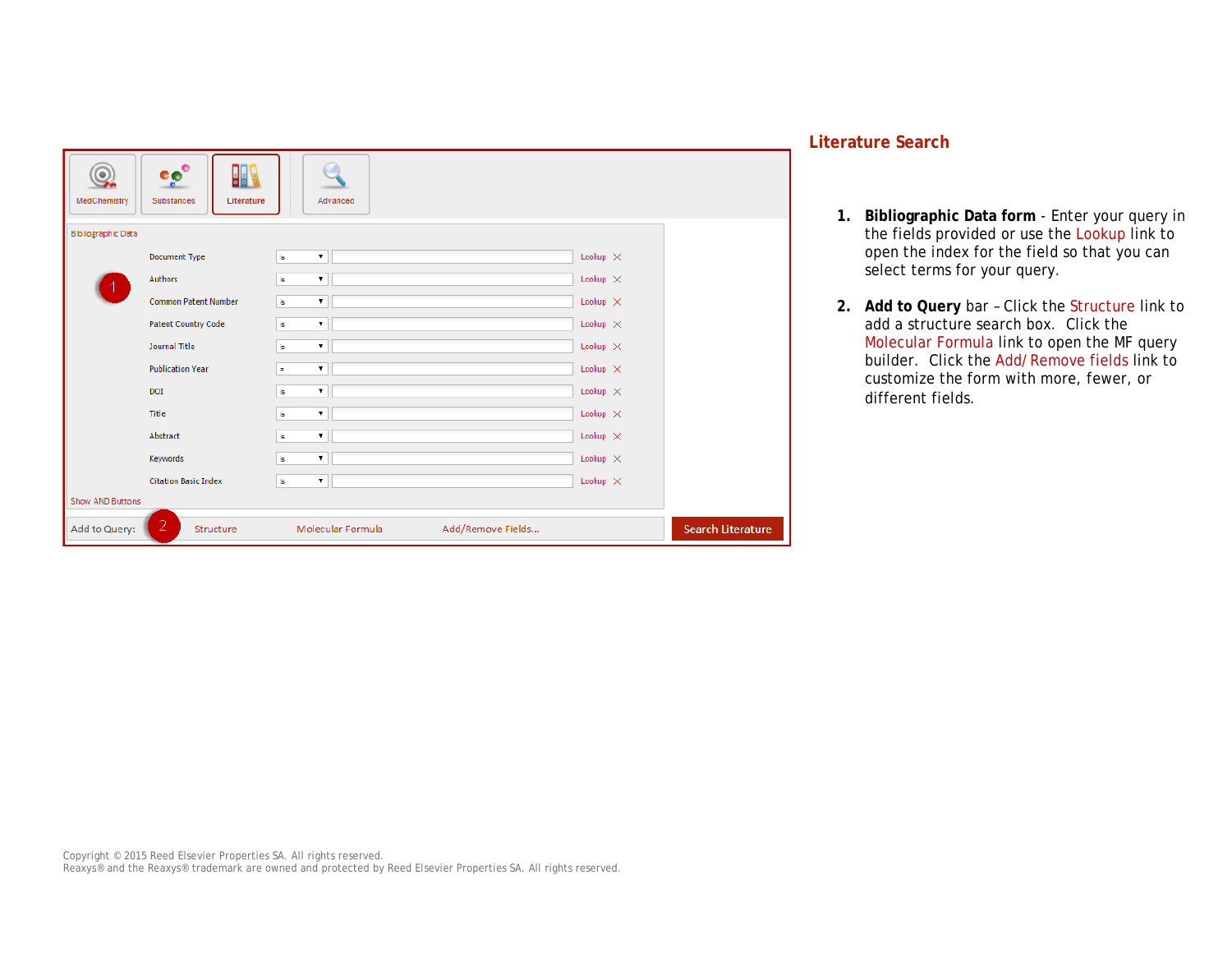

Copyright © 2015 Reed Elsevier Properties SA. All rights reserved.

Reaxys® and the Reaxys® trademark are owned and protected by Reed Elsevier Properties SA. All rights reserved.

#### **Advanced Search**

- **1. Structure box** Click to open a structure editor.
- **2. Structure Editor button** Click to view and select SE options (**MarvinSketch**, **GGA Ketcher**, or **Elemental**). Click the **Help** link for information about using **ChemDraw**, **AccelrysDraw**, **ISISDraw**, or **ICEdit**.
- **3. Create Structure Template from Name** Click the Create Structure Template from Name link to enter a name, CAS number, InChI-key, or Smiles string ti generate a structure.
- **4. Advanced form** Enter your query in the box provided if you are familiar with Reaxys field names and data operators.
- **5. Show Property List**  Click the Show Property List link to build your query. Use the search box to find your field(s). Use data operators to string your query together.

*For Exampl***e, the following query retrieves substances tested for analgesic effects with a Mol. Wt. between 276-324 that have a PSA value above 50:**

DAT.EFFECT='analgesic' AND IDE.MW='276-324' AND CALC.TPSA>'50'

**6. Search button** – Select the desired context for your search.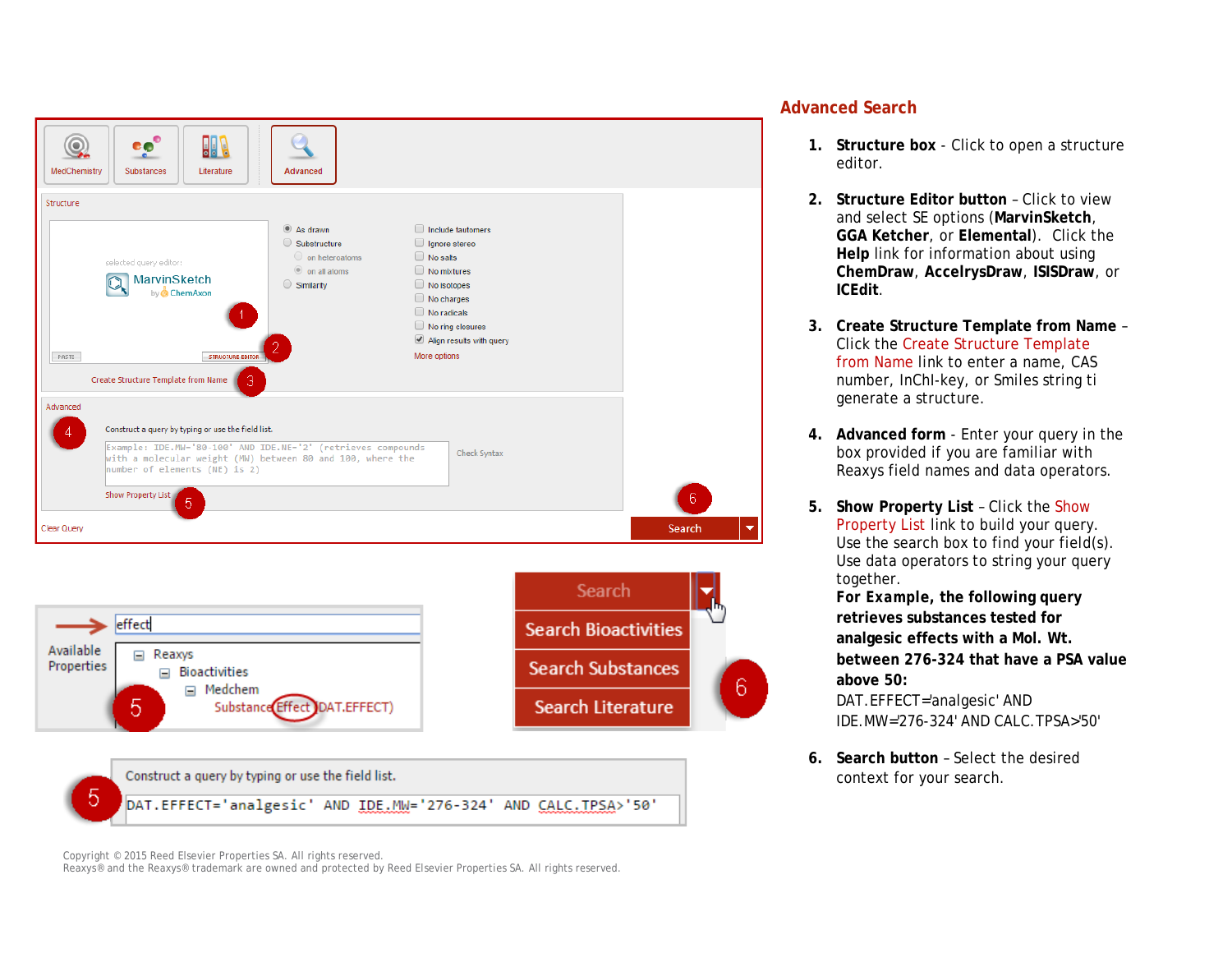

#### **Filter, Sort, and Analyze**

- **1. Filter Filter by** categories are displayed on the left side of the results page. Some filters offer a **By Value tab** that allows you to type in a term. Some filters offer a More link that allows you to refine using more details.
- **2. Sort** Click to view and select sorting options.
- **3. Analysis View** Click the **Analysis View** button on the **Results** page (above the results list). **Analyze** results by any of the categories shown using histograms to see how one category may relate to another.

**Step 1 –** Select a category for **Histogram A** from the dropdown menu(the bar will be displayed in red and shows the number of relevant hits in your result list). **Step 2 –**Select a category for **Histogram B** (the bars will be displayed in yellow and show the numbers of hits per category in your result list that are a subset of the **Histogram A** list**.**

**Step 3 -** After analyzing various combinations, click **Limit to** (or **Exclude**).

Copyright © 2015 Reed Elsevier Properties SA. All rights reserved.

Reaxys® and the Reaxys® trademark are owned and protected by Reed Elsevier Properties SA. All rights reserved.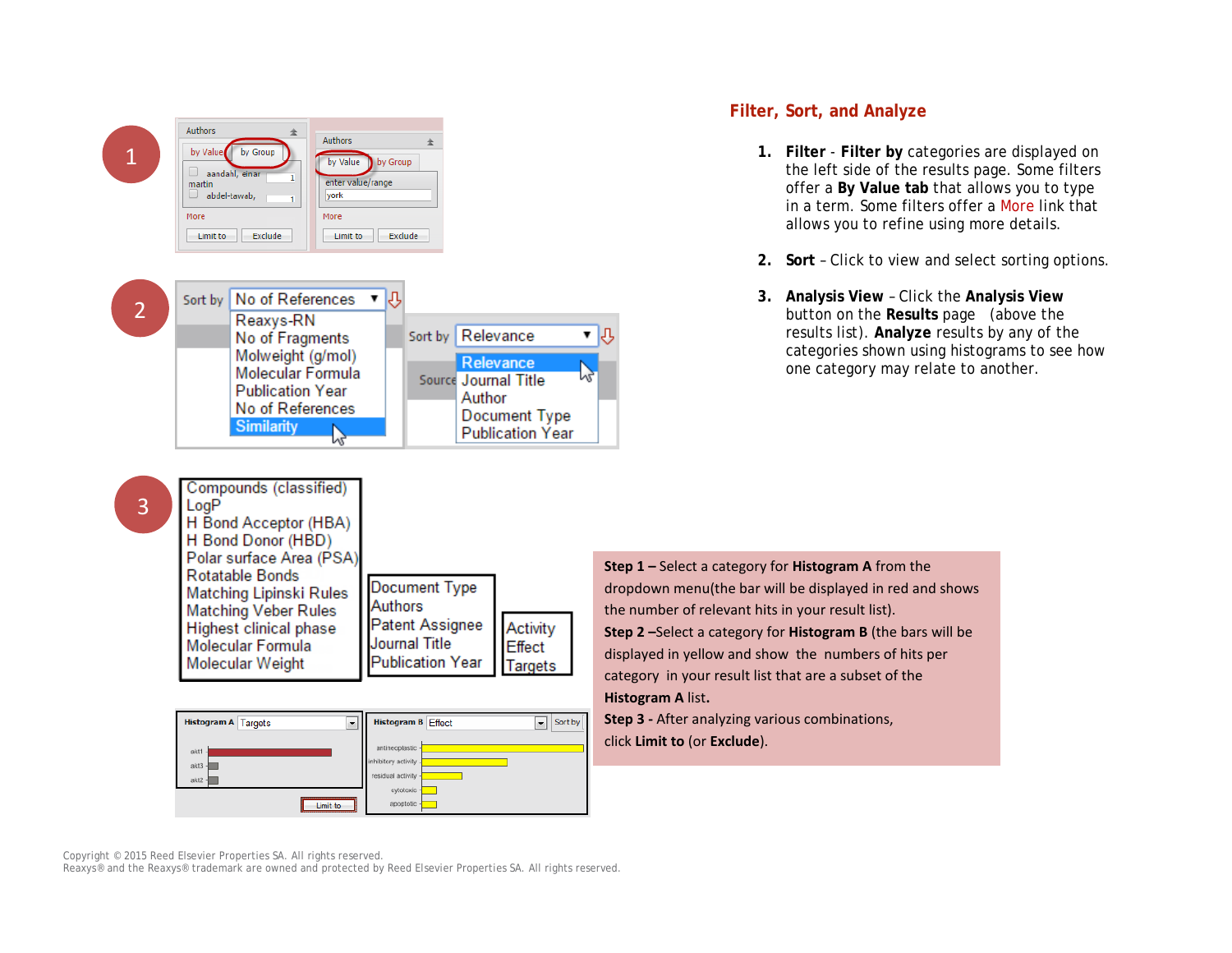

Substances (Grid) Sub

se over to display the legend

Color indicates bioactivity potency based on pX value. Number indicates pX value<br>Low Activity

 $\frac{100}{2}$ 

**Bue date** 

Qualitative data only.

No data

Legen



- **1. Substances** Click the **Structure View** box to display the structures. Click the dropdown menu for details about the substance and for copy options.
- **2. X and Y Axis Display -** Substances are displayed on the **Y** axis and Targets are displayed on the **X** axis by default. You can change this by selecting different options in the dropdown menu.
- **3. Column Controls –** Click the dropdown arrow for deleting and sorting options.
- **4. Legend –** View color coding legend.
- **5. Value Type** Px values are calculated from data points. If multiple data points are available for an assay/target you can select Max, Min, Median, or Average.
- **6. Px value** A value calculated from experimental data points. This allows you to compare data from different sources, different assays, or with different parameters. The Px value is hyperlinked to the real data.
- **7. Filter by Px value** Use the filter on the left side of the Results page. Use the slider on the filter to limit results to a particular Px range.





Copyright © 2015 Reed Elsevier Properties SA. All rights reserved.

**Change Heatmap Axes** 

**Target Species** 

**Target Species** 

**Biological Species** 

Bioassays

Targets

Effects

Parameter

Cell Lines

Substances

Ž.

X axis:

Y axis:

Reaxys® and the Reaxys® trademark are owned and protected by Reed Elsevier Properties SA. All rights reserved.

 $\circledR$ 

 $\mathbf{v}$